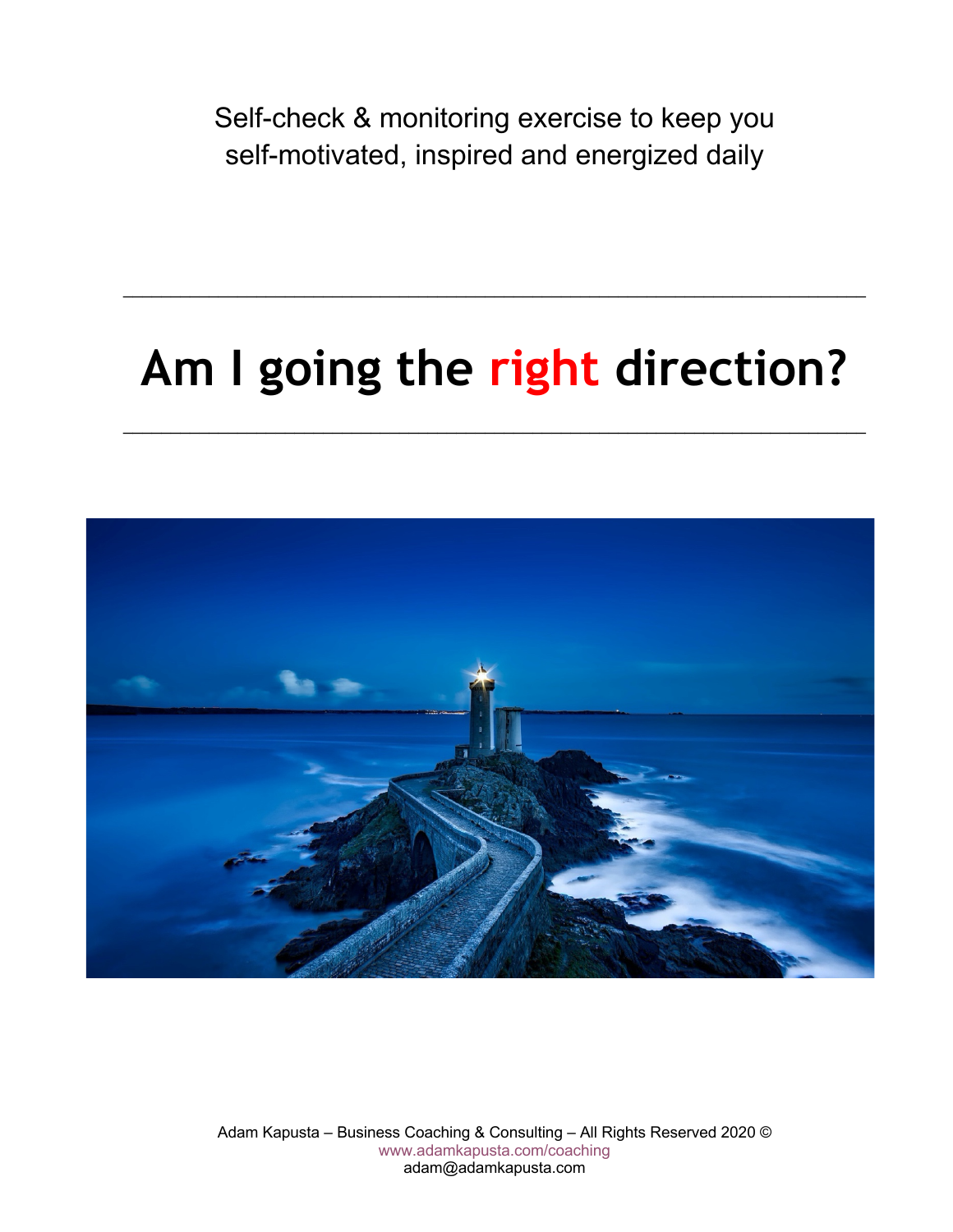Most of my friends, clients and family members are often indicating the presence of the very same problem in their life. They lack proper monitoring of their daily activities, which would help them with the achievement of their short- or long-term goals and objectives.

They have set these goals up, like you. They have created the respective action plans – like you, but the daily routines are hard to keep.

They'd like to have a monitoring tool – to assist them staying on the right track and asked me to create it. So, I did.

It's a prototype, so feel free to comment – bring your comments in and I shall update this tool and keep evaluating it for our benefit.

It's not about the time management this time. It's rather about this major question that we shall ask ourselves multiple times a day – to see if we are really dedicated to achieving what we planned.

## **What did I do today to grow myself and become more…**

| $\Box$ Knowledgable |  |
|---------------------|--|
|---------------------|--|

| $\Box$ Self-aware |  |
|-------------------|--|
|-------------------|--|

| Inspired |
|----------|
|----------|

 $\Box$  Motivated & Encouraged

 $\square$  Creative

 $\Box$  Aware of others

# **in my journey towards my goals & targets?**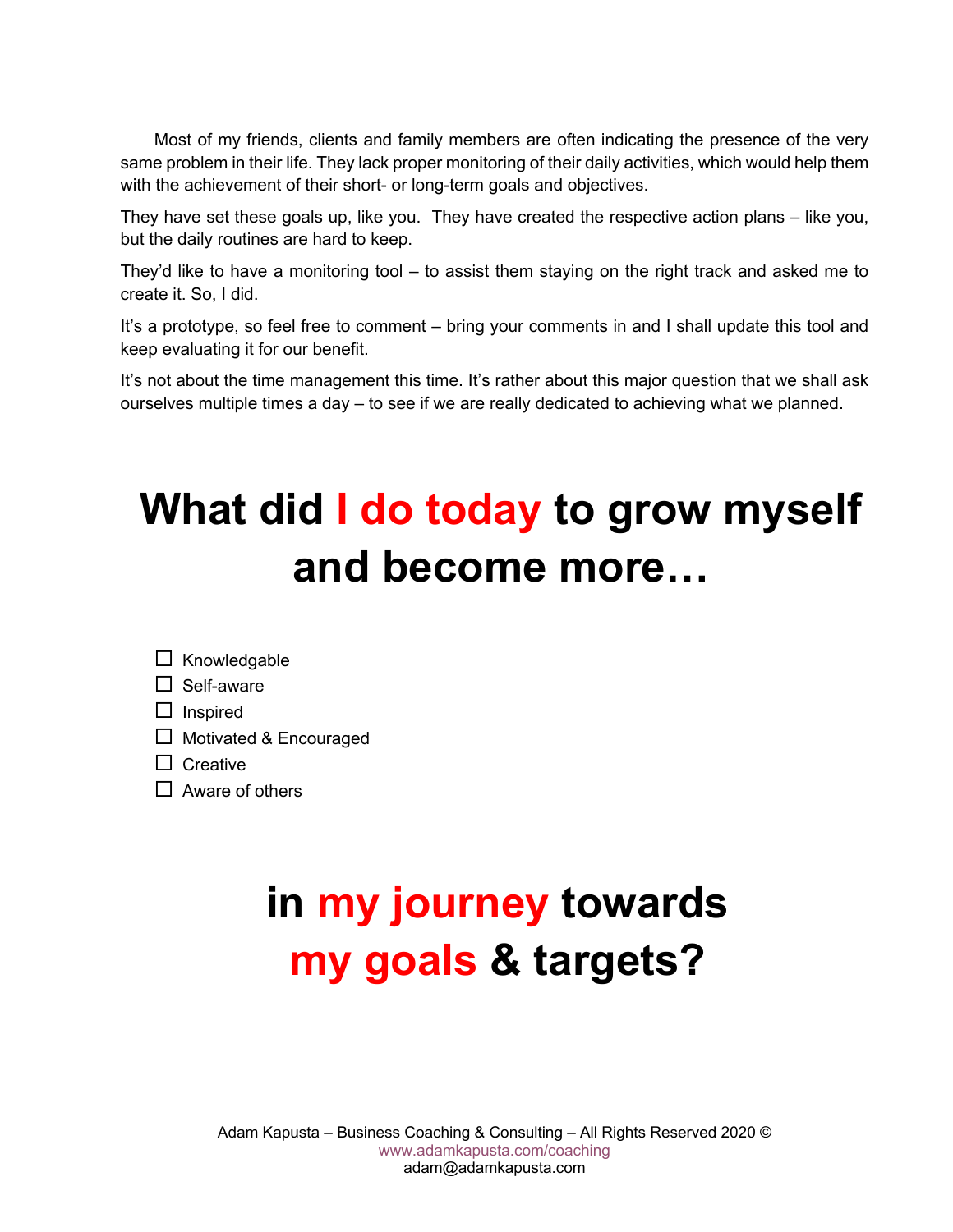## **Did I do any or at least one of these today?**

### **I. Knowledge - Did I?**

- $\Box$  Read 5 10 pages of a new book
- $\Box$  Watch an educational movie at YT
- $\square$  Attend any on-line webinar
- $\square$  Learn a new skill
- □ Any other learning  $\Box$  Any other learning

### **II. Self-awarness - Did I?**

- $\square$  Spend 10 minutes on analyzing how my inner voice works
- $\Box$  Ask my close friends or family members of their opinion on something important
- $\Box$  Study my last SWOT analyisis and follow-up on ATD (Areas To Develop)
- $\square$  Look at my wheel of values and check that I follow them rigorusly
- $\Box$  Examine my physical body and accepted it the way it looks and feels

### **III. Inspiration - Did I?**

- $\Box$  Return to my great childhood (teenage time) memories to boost positivity
- $\Box$  Ask myself what inspires me the best
- $\Box$  Listen to my favourite music
- $\square$  Watch the movie which makes me feel enlighted
- $\square$  Google, find and watch some inspirational TED'ex talk